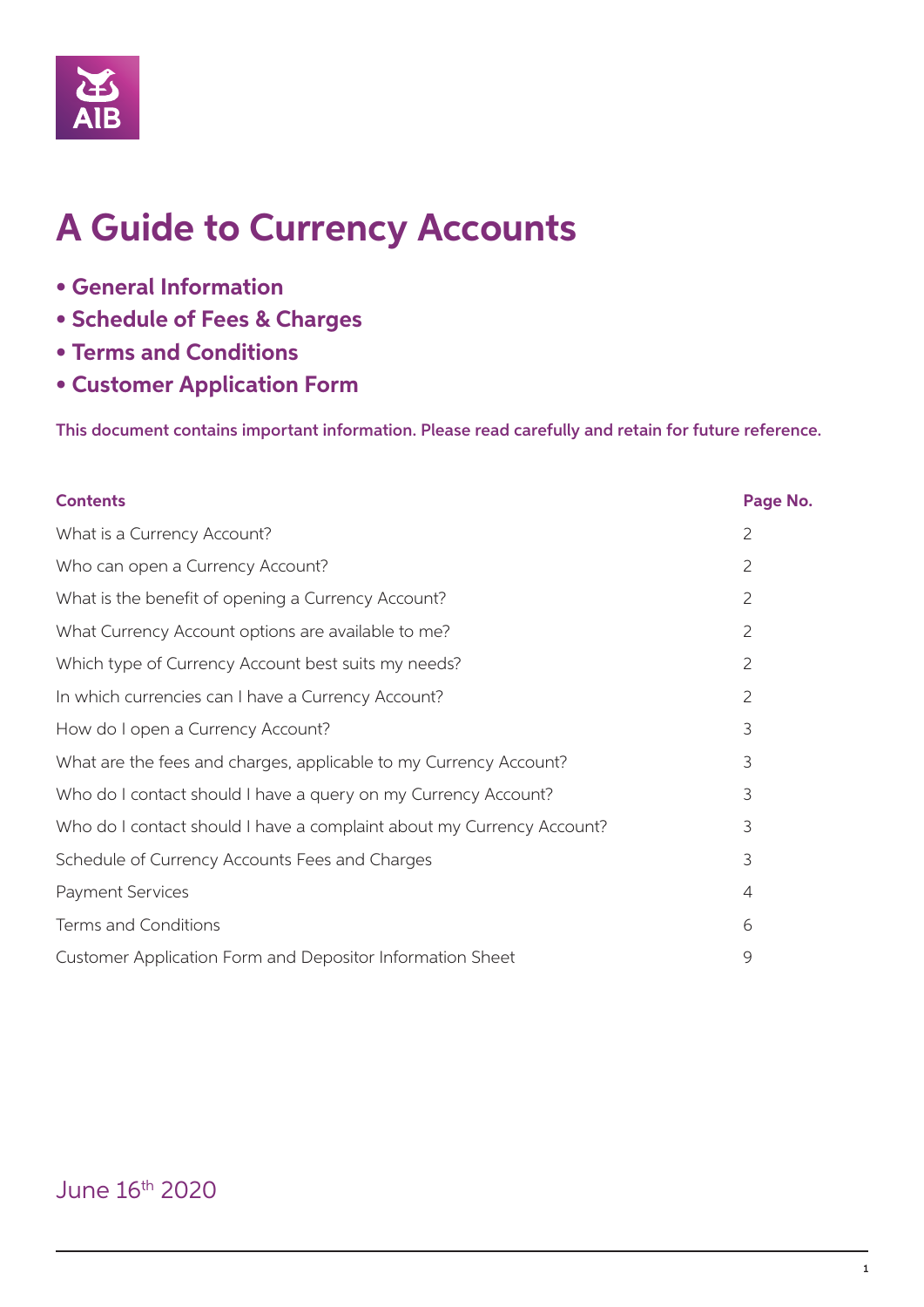# What is a Currency Account?

A currency account is an account denominated in a currency other than euro (a "Currency Account")<sup>1</sup>

#### Who can open a Currency Account?

A Currency Account can be opened by both business and personal customers subject to the AIB terms and conditions for Currency Current Accounts and Currency Call Deposit Accounts.

A Currency Account should be opened when an individual or business has income and expenditure in a particular currency. For example:

- An individual who has purchased property in the United States may have rental income in US Dollars but will also have US Dollar expenditure relating to the property i.e. local taxes and utility bills.
- An Irish manufacturing company may be selling goods in Poland and in receipt of Polish Zloty, and sourcing raw materials in Poland and making payments in Polish Zloty.

#### What is the benefit of opening a Currency Account?

- Income earned in a particular currency can be utilised for expenditure in the same currency.
- A Currency Account eliminates the need to convert currencies into the local currency and can help protect you against adverse exchange rate movements.

#### What Currency Account options are available to me?

There are two types of accounts available to you.

- Currency Current Account (available to business customers only)
- Currency Call Deposit Account

#### Which type of Currency Account best suits my needs?

| Currency Current Account (available to business customers<br>only)                                  | <b>Currency Deposit Account</b>                                                                               |
|-----------------------------------------------------------------------------------------------------|---------------------------------------------------------------------------------------------------------------|
| • You have regular income and expenditure in a<br>currency.                                         | • You have irregular income and expenditure in a particular<br>currency.                                      |
| • You may require to borrow in this currency (subject to<br>credit approval and currency controls). | • You will not require borrowings in this currency.                                                           |
| • You will be making and/or receiving regular<br>payments across this account.                      | • You will make and receive payments across the account on an<br>infrequent basis.                            |
|                                                                                                     | • Credit interest, where applicable, is only paid on cleared<br>balances on certain currencies <sup>2</sup> . |
|                                                                                                     | WARNING: THE INTEREST RATE APPLICABLE TO A CURRENCY<br>ACCOUNT MAY BE 0% OR LESS THAN 0%.                     |

1 Allied Irish Banks,p.l.c maintain euro accounts on branch NSC 930067 on the same Terms and Conditions as Currency

Accounts, subject to specific agreement. Please note that these euro accounts have limited features.

2 Details of current interest rates are available on www.aib.ie or by contacting Allied Irish Banks, p.l.c., Customer Service Unit telephone (01-6115210).

If you are registered for AIB phone and internet banking you can view your Currency Account online.

Please note the following services are not available on Currency Accounts:

- cheque issuing facilities
- direct currency cash lodgements or withdrawals. The process for lodgement/withdrawal of currency cash involves the purchase and sale of the currency against euro at the respective foreign exchange rates.
- direct debits
- standing orders

#### In which currencies can I have a Currency Account?

Currency Accounts are readily available in the following major currencies:

USD United States Dollar CAD Canadian Dollar GBP Pound Sterling AUD Australian Dollar Other currencies may be available on request, please contact our Customer Service Unit, telephone 01-6115210 (or +353 1 6115210 from abroad)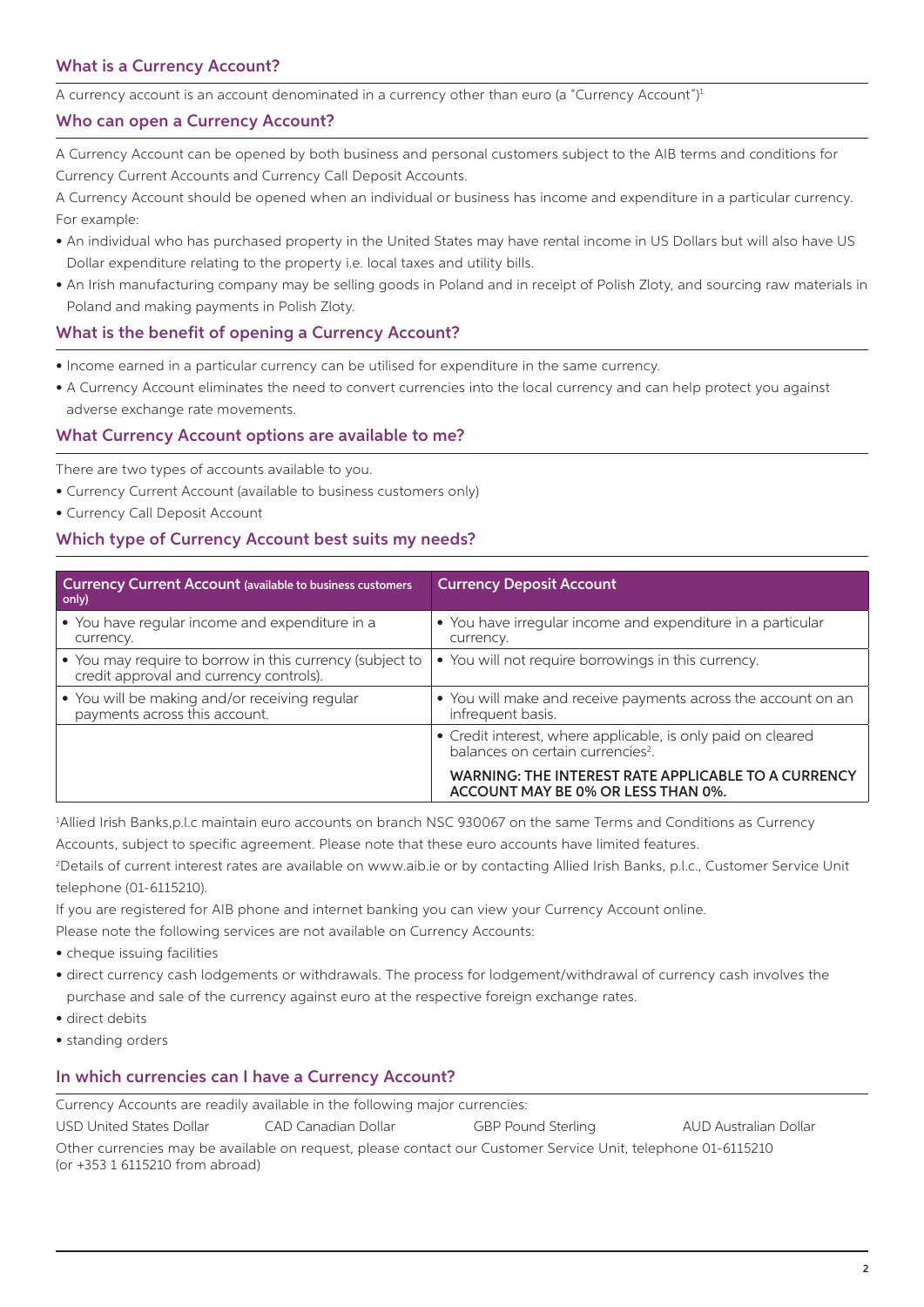# How do I open a Currency Account?

To open a Currency Account:

- i) Please contact your branch or Relationship Manager to discuss your requirements.
- ii) Please complete the "Customer Application to open a Personal or Business Currency Account" at the back of this booklet, and return completed application form to your branch or Relationship Manager.
- iii) Your branch or Relationship Manager will let you know if we require additional documentation before we can open your account.

Once your Currency Account is opened please allow 24 hours for the account to become fully operational on all of our payment systems. It will not be possible to make or receive payments on your Currency Account prior to this.

#### What are the fees and charges, applicable to my Currency Account?

The transaction charges for Currency Accounts are outlined in our Schedule of Currency Account Transaction Fees and Charges (NSC 93-00-67 ONLY) detailed in this booklet, as may change from time to time. Charges are denominated in euro and will be levied in the currency equivalent to the Currency Account.

#### Who do I contact should I have a query on my Currency Account?

If you have any queries relating to a Currency Account, you can call our dedicated Customer Service Unit on (01) 6115210 (or +353 1 6115210 from abroad) – Monday to Friday.

#### Who do I contact should I have a complaint about my Currency Account?

In the event that you wish to make a complaint with regard to your Currency Account, you may do so by contacting your AIB branch or your Relationship Manager. We will handle your complaint in accordance with our complaints policy which is available from any AIB branch on request. If you are still not satisfied with the outcome of your discussions with us, you may be entitled to take your complaint to the Financial Services and Pensions Ombudsman in Ireland, 3rd Floor, Lincoln House, Lincoln Place, Dublin 2.

If you do not come within the jurisdiction of the Financial Services and Pensions Ombudsman, for example, if you are a limited company with a turnover of more than €3 million, you may take your complaint to the Central Bank of Ireland, PO Box No 559, Dublin 1.

Further details of our complaints procedures are set out in our complaints brochures, which are available in any of our branches.

#### Schedule of Currency Account Transaction Fees & Charges (NSC 93-00-67 ONLY)

#### Automated Charges

Automated charges are applied on a half-yearly basis in March and September. A breakdown of these automated charges will be sent out two weeks in advance of these charges being debited from the Currency Account.

|                                                                                             |                  | Euro                  |  |
|---------------------------------------------------------------------------------------------|------------------|-----------------------|--|
| <b>Transactions</b>                                                                         |                  | €0.80 each            |  |
| Drafts                                                                                      |                  | €4.40 each            |  |
| Statements (Depending on Frequency)                                                         | <b>Frequency</b> |                       |  |
|                                                                                             | Daily            | €81.90                |  |
| Transactions                                                                                | Weekly           | €15.80                |  |
| Other frequencies (Monthly, Quarterly, Half-Yearly and Yearly) are available free of charge |                  |                       |  |
| Funds Management                                                                            |                  | €279.00 per half year |  |
| <b>MANUAL CHARGES</b>                                                                       |                  |                       |  |
|                                                                                             |                  |                       |  |
| These charges will be debited to your account at the time the service is provided.          |                  |                       |  |
| <b>Audit Reports</b>                                                                        |                  | €12.70                |  |
| Duplicate Statements                                                                        |                  | €6.35 per page        |  |
| Outgoing cheque collections per cheque<br>(Agent bank charge may also apply)                |                  | €15.20 each           |  |
| Unpaid cheques<br>(Agent bank charge may also apply)                                        |                  | €6.35 each            |  |

The transaction fees and charges in this Guide are correct as at June 16<sup>th</sup> 2020.

For all other charges, please refer to the current 'Schedule of International Transaction Charges' available from any AIB branch or on line at www.aib.ie.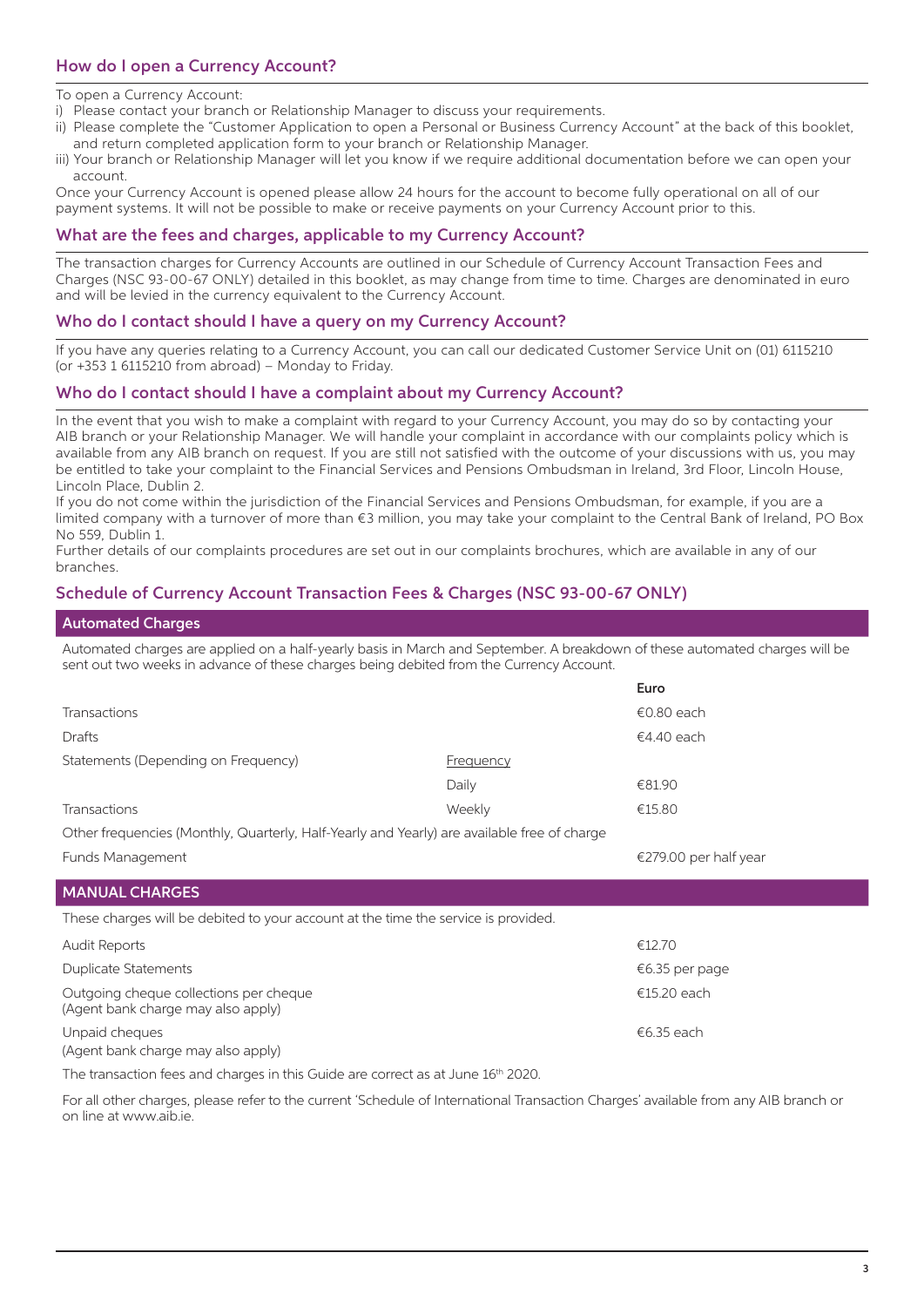# Payment Services

| Payment<br><b>Services</b>               | <b>Features</b>                                                                                                                                                                                                  | <b>Pricing</b>                                                                                                                             |
|------------------------------------------|------------------------------------------------------------------------------------------------------------------------------------------------------------------------------------------------------------------|--------------------------------------------------------------------------------------------------------------------------------------------|
| <b>Account Transfer FX</b>               | • Allows you to transfer funds between your<br>own Currency Accounts on NSC 93-00-67 and<br>to or from your own AIB Accounts located or<br>administered in Ireland                                               | €0.00 per transfer<br>Account transaction fees will apply                                                                                  |
|                                          | • The required Unique Identifier <sup>(1)</sup> for the receiver's<br>account is a valid AIB National Sorting Code<br>(NSC – digits) and valid beneficiary account<br>number (8 digits)                          |                                                                                                                                            |
|                                          | • Execution time is a minimum of same day and a<br>maximum of next Business Day, subject to Cut-<br>off times below <sup>(2)</sup> .                                                                             |                                                                                                                                            |
|                                          | • Cut-off time for the receipt of payment<br>instructions at our processing centre is 3pm<br>on a Business Day. Please allow an additional<br>Business Day for payments submitted on paper<br>via an AIB branch. |                                                                                                                                            |
|                                          | • Electronic access is only available for business<br>customers on iBusiness Banking. Cut-off times<br>for electronically initiated payments are available<br>from iBusiness Banking - www.aib.ie/iBB            |                                                                                                                                            |
| <b>Third Party Transfer FX</b>           | • Allows you to transfer funds to a third party                                                                                                                                                                  | €0.00 per transfer                                                                                                                         |
|                                          | currency account on NSC 93-00-67 or to transfer<br>funds from your Currency account on<br>NSC 93-00-67 to third party AIB accounts<br>located or administered in Ireland.                                        | Account transaction fees will apply                                                                                                        |
|                                          | • The required Unique Identifier <sup>(1)</sup> for the receiver's<br>account is a valid AIB National Sorting Code<br>(NSC-6 digits) and valid beneficiary account<br>number (8 digits)                          |                                                                                                                                            |
|                                          | • Execution time is a minimum of same day and a<br>maximum of next Business Day, subject to Cut-<br>off times below <sup>(2)</sup> .                                                                             |                                                                                                                                            |
|                                          | • Cut-off time for the receipt of payment<br>instructions at our processing centre is 3pm<br>on a Business Day. Please allow an additional<br>Business Day for payments submitted on paper<br>via an AIB branch. |                                                                                                                                            |
|                                          | • Electronic access is only available for business<br>customers on iBusiness Banking. Cut-off times<br>for electronically initiated payments are available<br>from iBusiness Banking - www.aib.ie/iBB            |                                                                                                                                            |
| Outgoing<br><b>International Payment</b> | • For details please refer to our 'Schedule of<br>International Transaction Charges' available from<br>any branch or online at www.aib.ie                                                                        | For details please refer to our 'Schedule<br>of International Transaction Charges'<br>available from any branch or online at<br>www.aib.ie |
| Incoming<br><b>International Payment</b> | • For details please refer to our 'Schedule of<br>International Transaction Charges' available from<br>any branch or online at www.aib.ie                                                                        | For details please refer to our 'Schedule<br>of International Transaction Charges'<br>available from any branch or online at<br>www.aib.ie |

- (1) The Unique Identifier is a combination of letters, numbers or symbols used to identify the bank account of the payee when processing a payment (for example, National Sort Code (NSC) or Banking Identifier Code (BIC) of the payee's bank and the payee's account number or International Bank Account Number IBAN).
- <sup>(2)</sup> AIB's maximum execution timeframes for payments represent the maximum execution cycle permitted by law for payments in EEA currencies within the EEA. The actual execution timeframes are more likely to be reflected by the minimum execution cycles indicated above.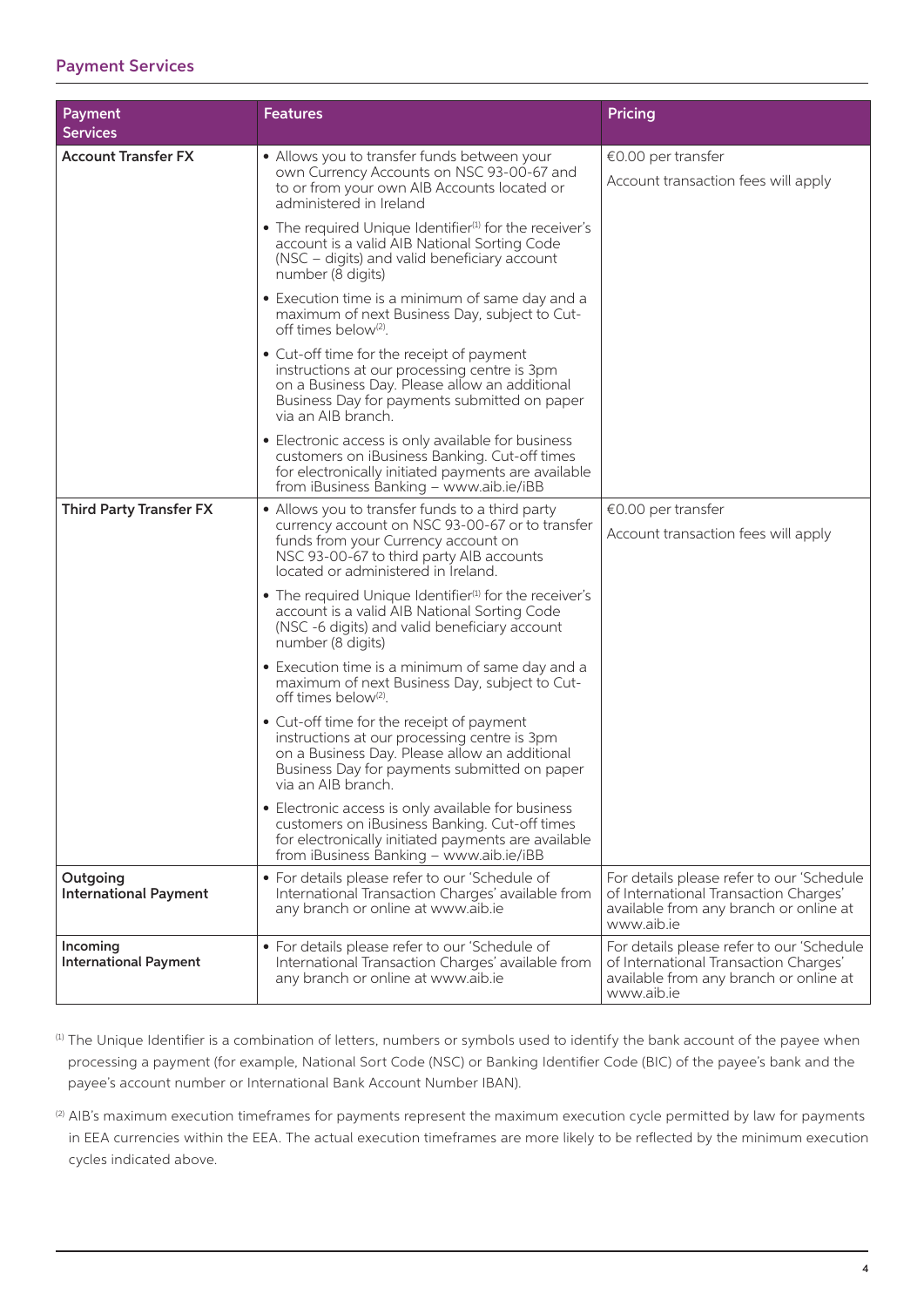# Allied Irish Banks, p.l.c. Terms & Conditions for Currency Current Accounts and Currency Call Deposit Accounts

#### The use of your account is governed by the following Terms and Conditions:

#### **Definitions**

In these Conditions:

Account means any Currency Current Account and/or Currency Call Deposit Account on NSC 93-00-67 opened by you with us.

Account Transfer FX means: (i) a transfer of funds to or from your Account (as defined above) from or to any other account you have with us that is located or administered in Ireland, or (ii) where you have more than one Account, a transfer of funds between those Accounts.

Agreement means these Conditions, the General Conditions all mandates and other signing instructions that you give us in respect of your Account from time to time, all applicable Fees Booklets, all application forms and instruction forms completed by you in connection with your Account and all other documents that are incorporated into these Conditions or otherwise become part of our agreement with you.

Business Day means a day (other than a Saturday, Sunday or public holiday) on which we are generally open for business in Ireland and, where in relation to execution timeframes in respect of a payment to an account with another financial institution, a day on which the payee's financial institution is also open for business.

Collectible Items means cheques, drafts and other negotiable or non-negotiable paper items which we have to process through a clearing system or directly present to the drawee bank in order to receive payment.

Conditions means these terms and conditions as amended, extended or replaced from time to time.

Customer Service Unit means Allied Irish Banks, p.l.c., Customer Treasury Services, Customer Service Unit, telephone (01) 6115210 (or +353 1 6115210 from abroad).

Customer Support Services means Allied Irish Banks, p.l.c., Customer Support Services, 4th Floor, Ashford House, Tara Street, Dublin 2.

EEA means the current members of the European Economic Area as may be amended from time to time.

Fees Booklets means the editions of our booklets 'A Guide to Currency Accounts' and our 'Schedule of International Transaction Charges' issued from time to time.

International Payment for the purpose of this Account means a payment to and/or from the account from within or outside Ireland in any currency.

Third Party Transfer FX means: a transfer of funds from your Account to any account another party has with us that is located or administered in Ireland.

Unique Identifier means a combination of letters, numbers or symbols used to identify the bank account of the payee when processing a payment (for example, National Sort Code (NSC) or Bank Identifier Code (BIC) of the payee's bank and the payee's account number or International Bank Account Number (IBAN).

Any reference in these Conditions to "you" and "your" includes your personal representatives and successors and any person authorised to act on your behalf.

Any reference to "we", "us" and "our" means Allied Irish Banks, p.l.c. and includes our successors and assigns. Our principal business is the provision of financial services. Our head office and registered office is at 10 Molesworth Street, Dublin 2. We are regulated as a credit institution by the Central Bank of Ireland, PO Box 559, Dublin 1. We are registered at the Companies Registration Office, Dublin under registration number 24173. Our VAT number is IE8E86432H.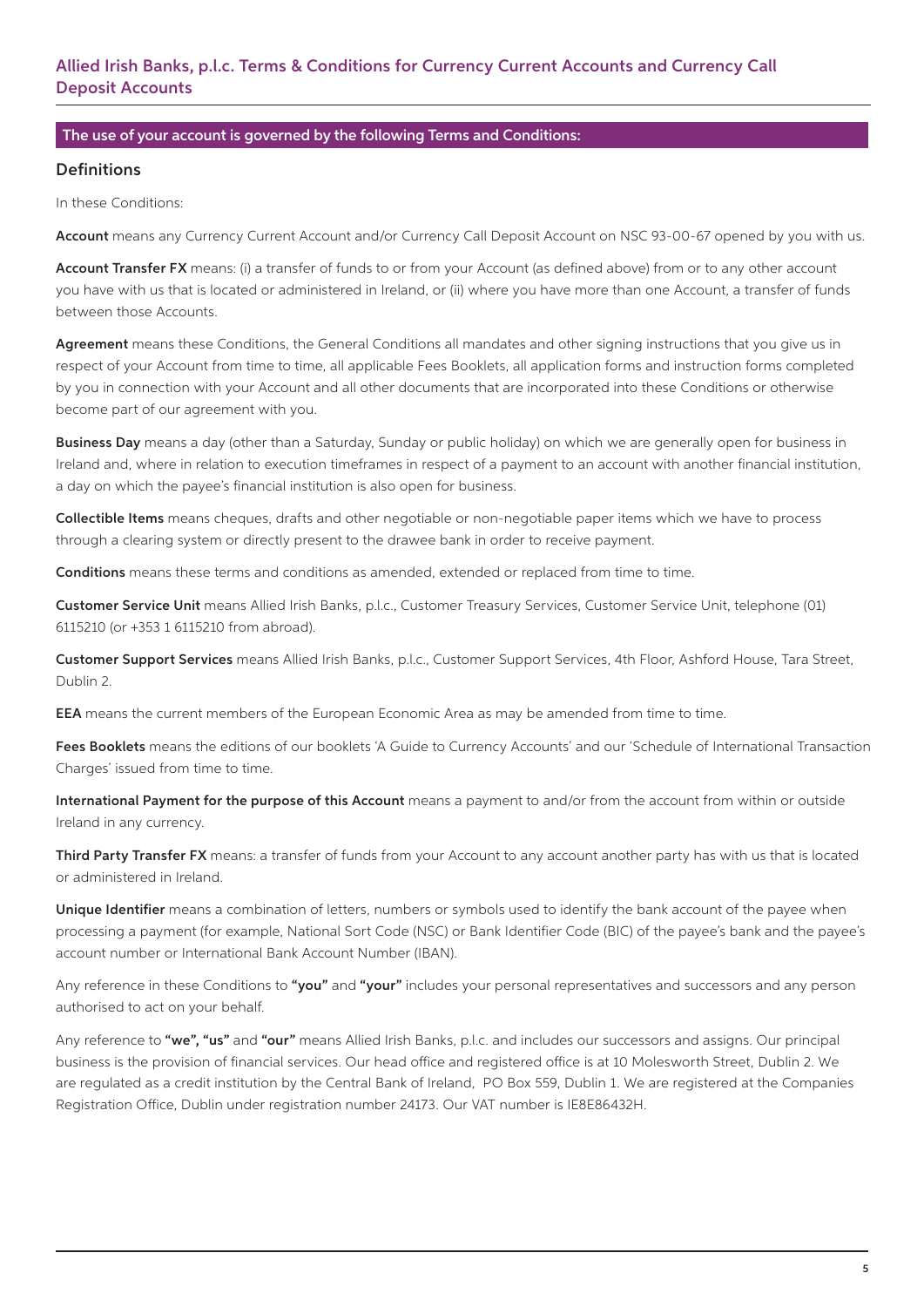### 1. Interpretation

- 1.1 These Conditions are supplemental to and should be read in conjunction with our terms and conditions for Current, Demand Deposit and Masterplan Accounts (the "General Conditions") and both shall apply to your Account. Should there be a conflict between these Conditions and our General Conditions, these Conditions shall prevail.
- 1.2 In particular and without prejudice to the generality of the application of the General Conditions, the General Conditions contain information and provisions relating to:
	- 1.2.1 authorisation of transactions;
	- 1.2.2 when we may refuse to execute a transaction;
	- 1.2.3 liability in respect of unauthorised, nonexecuted and incorrectly executed payment instructions;
	- 1.2.4 closure of your Account;
	- 1.2.5 variation of the agreement;
	- 1.2.6 the language we will use to communicate with you;
	- 1.2.7 the duration of the contract;
	- 1.2.8 complaints and redress procedures;
	- 1.2.9 negative interest; and
	- 1.2.10 how we will communicate with you.
- 1.3 These Conditions and the General Conditions constitute the main terms and conditions applicable to your Account but they do not cover every possible situation that might arise. Where they do not cover a particular situation, usual banking practice will apply.
- 1.4 Further terms and conditions will apply to any other service or facility provided by us in connection with your Account and we will notify you of such terms and conditions if and when you request and we provide any additional service or facility.
- 1.5 In these Conditions where the context so allows, reference to any gender includes all genders and the singular includes the plural and vice versa.
- 1.6 Copies of these Conditions and all other documents that constitute the Agreement may be obtained from our Customer Service Unit or online at www.aib.ie

#### 2. Operating your Account

- 2.1 Your Account can be used for receiving and making payments including Account Transfer FX, Third Party Transfer FX, outgoing International Payments and incoming International Payments. There are no card, cheque book, direct debit or standing order facilities available on your Account.
- 2.2 We will issue account statements to you quarterly, or at another frequency if requested by you. Statements will be provided by post, or if requested by you by fax. Each statement will contain information on all payments and lodgements on your account for the period covered by the statement.
- 2.3 We will provide you with a payment advice for most International Payments. You may elect to receive these payment advices by post, fax or electronic payment logs where available. For payments where we do not provide a payment advice, we will provide information on your account statement in accordance with Condition 2.2.
- 2.4 As soon as you receive any account statement, you should examine it carefully and report any disputed transactions, errors or omissions to our Customer Service Unit without undue delay, who may request written confirmation of such notification.
- 2.5 You must immediately inform Customer Support Services of any change in your name, your address, telephone number or other contact details.

### 3. Lodgements and Payments

- 3.1 We will generally accept for the credit of your Account all Collectible Items, International Payments and other items payable to you. However we reserve the right to refuse to accept a lodgement to your Account. We may decide at our discretion to send items for collection on your behalf. Instead of accepting a Collectible Item for immediate lodgement to your Account we may agree to collect payment of it by hand or by post in which case the amount of such item will not be lodged to your Account unless and until we have received payment for it.
- 3.2 We do not allow any cash lodgements (in any currency) for the credit of your Account.
- 3.3 A lodgement will be credited to your Account with effect from the date of receipt of the lodgement by us. Clearing times for the availability of funds and value for interest purposes in respect of items included in such lodgements vary and will be dependent upon the nature of the items concerned. Until we process the items comprised in your lodgement, they will be held at your risk. .
- 3.4 For International Payments, we will ensure that all funds received for value and accepted for your Account prior to the applicable cut-off time on a Business Day are credited to your Account and will begin to accrue interest either in your favour or in our favour and will be made available to you (where applicable) from the date of receipt of funds by us. Funds received after the applicable cut-off time will be deemed to have been received by us on the next Business Day. Details of applicable cut-off times forincoming International Payments are available on our Website.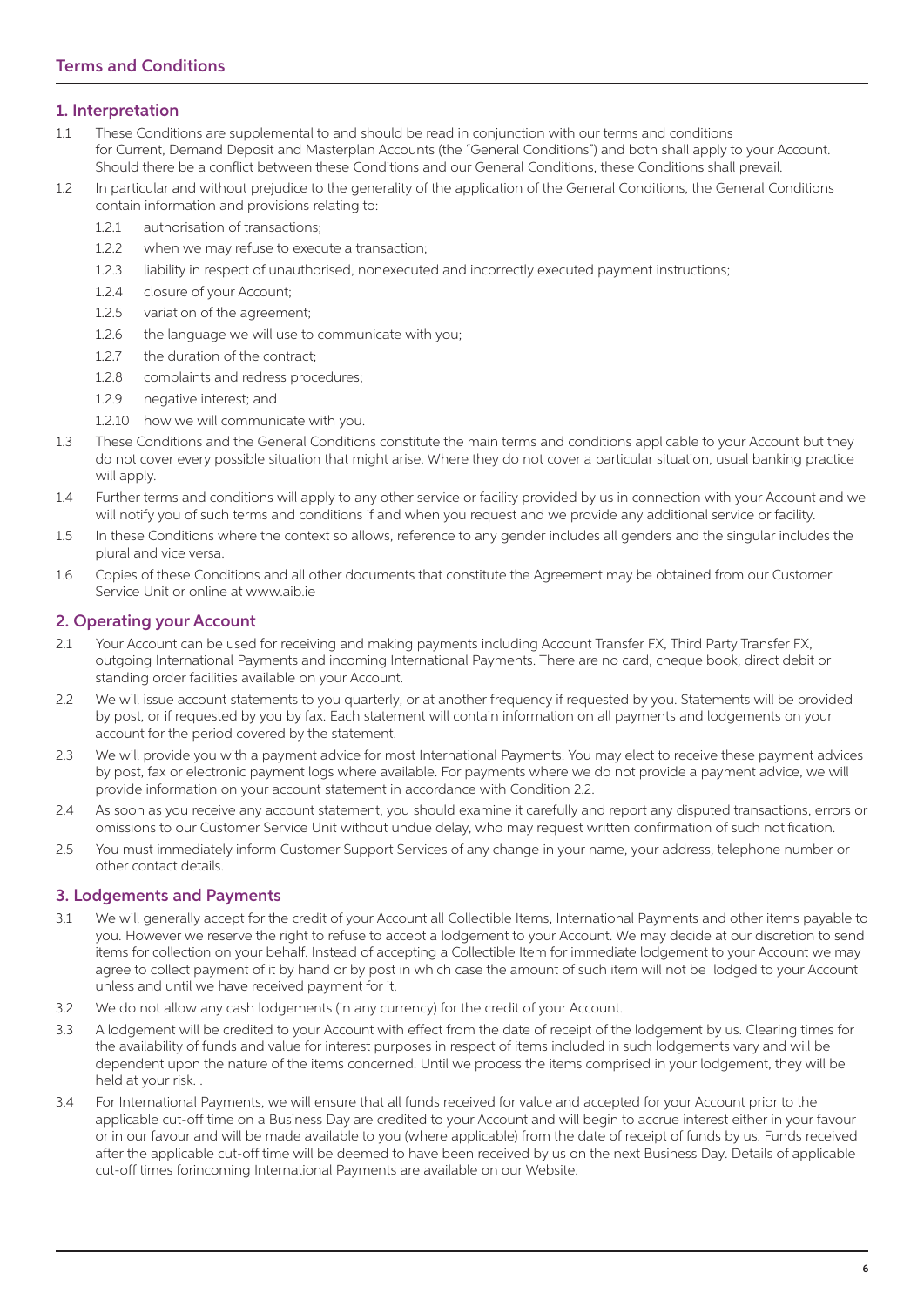#### 4. General Provisions relating to Payments from your Account

- 4.1 You may make payments from your Account by any means approved by us in connection with your Account. This may include payments by bank draft, International Payment, Account Transfer FX and Third Party Transfer FX and by such other means of payment which we may from time to time permit.
- 4.2 We do not permit cash withdrawals (in any currency) from your Account.
- 4.3 Before a payment is made from your Account, you must comply with our applicable procedures including completing, either manually or online, the relevant payment instruction.
	- 4.3.1 In the case of a payment to another bank account these will also include providing all necessary Unique Identifiers to enable the payee's bank and payee's bank account to be identified.
	- 4.3.2 The Unique Identifiers required for a payment between your Accounts or to another account held by you or by a third party with us in Ireland are currently the National Sort Code (NSC) of the payee's bank and the payee's bank account number although in some circumstances you may be asked to provide the Bank Identifier Code (BIC) of the payee's bank and International Bank Account Number (IBAN) of the payee. Details of the Unique Identifiers required for payments outside Ireland are specified in the "Schedule of International Transaction Charges" which is available at any of our branches and online at www.aib.ie.
	- 4.3.3 We are not responsible for any delay or error which arises from incomplete, unclear, inconsistent or mistaken instructions which you give us. Where you give us inconsistent instructions (for example, where the receiving bank's NSC or BIC and its name and address details do not match) we shall not be liable for acting in accordance with any part of those instructions.
- 4.4 Payment instructions once received by us for execution, are irrevocable. For example, an International Payment or an online payment cannot be cancelled or amended.
- 4.5 Payment by us against uncleared effects will not give rise to any obligation on us to do so on any subsequent occasion.

#### 5. The Application of Foreign Exchange Rates to Transactions

- 5.1 Any transaction to or from your Account in a currency other than the currency of the Account, will require a currency conversion using a foreign exchange rate.
- 5.2 If you wish to avail of any of our International Payment services the exchange rate used for such conversions against the euro will be:
	- 5.2.1 for amounts up to and including our standard exchange rate threshold value, our applicable standard exchange rate against the euro on the Business Day on which the instruction is deemed to have been received by us; and
	- 5.2.2 for amounts over our standard exchange rate threshold value, an exchange rate negotiated with you.
- 5.3 In the case of amounts up to and including our standard exchange rate threshold value we reserve the right to process payments, deemed (in accordance with Condition 6.1 of these Conditions) to have been received on the Business Day following actual receipt, on the actual Business Day of receipt and to apply the standard exchange rate applying on the actual Business Day of receipt to the payment. Standard exchange rates used for converting International Payment transactions in foreign currency against the euro are available to view online at www.aib.ie on any Business Day or upon request from the Customer Service Unit. In addition, standard exchange rates against the euro applicable to currency payments submitted online are available through the relevant online channel. These variable exchange rates are subject to change at any time.
- 5.4 Standard exchange rates in respect of conversions between a foreign currency and the currency of the account can be calculated by determining AIB's standard outgoing payment exchange rate against the euro for the currency you are paying away. You should then determine AIB's standard incoming payment exchange rate for the currency of your Account against the euro. Divide the numerically larger exchange rate by the numerically smaller exchange rate to calculate the actual currency exchange rate.
- 5.5 Negotiated exchange rates are normally agreed on the Business Day on which a payment is deemed to have been received by us. In cases where a negotiated rate has been agreed in advance of the delivery of a payment instruction to us, you must provide the details of the rate and our reference. In the case of an outgoing International Payment this should be quoted on the paper application form or instruction. For International Payments submitted to us electronically, please refer to our relevant channels terms and conditions.

Warning: Any pre-agreed exchange rate is a legally binding agreement with you to complete the respective foreign exchange payment transaction. If you need to cancel an agreed rate you should advise us immediately. You may be liable for any losses incurred by us due to your failure to utilise the agreed exchange rate and we reserve the right to charge your Account with the costs in those circumstances.

 If you instruct us to make an International Payment in a currency other than the currency of the payee's account, the intermediary/payee's bank may convert the payment into the currency of the payee's account. We cannot accept any responsibility for the exchange rates applied by such banks.

 Our standard exchange rate threshold is subject to change from time to time. The current threshold value is available from our Customer Service Unit or online at www.aib.ie.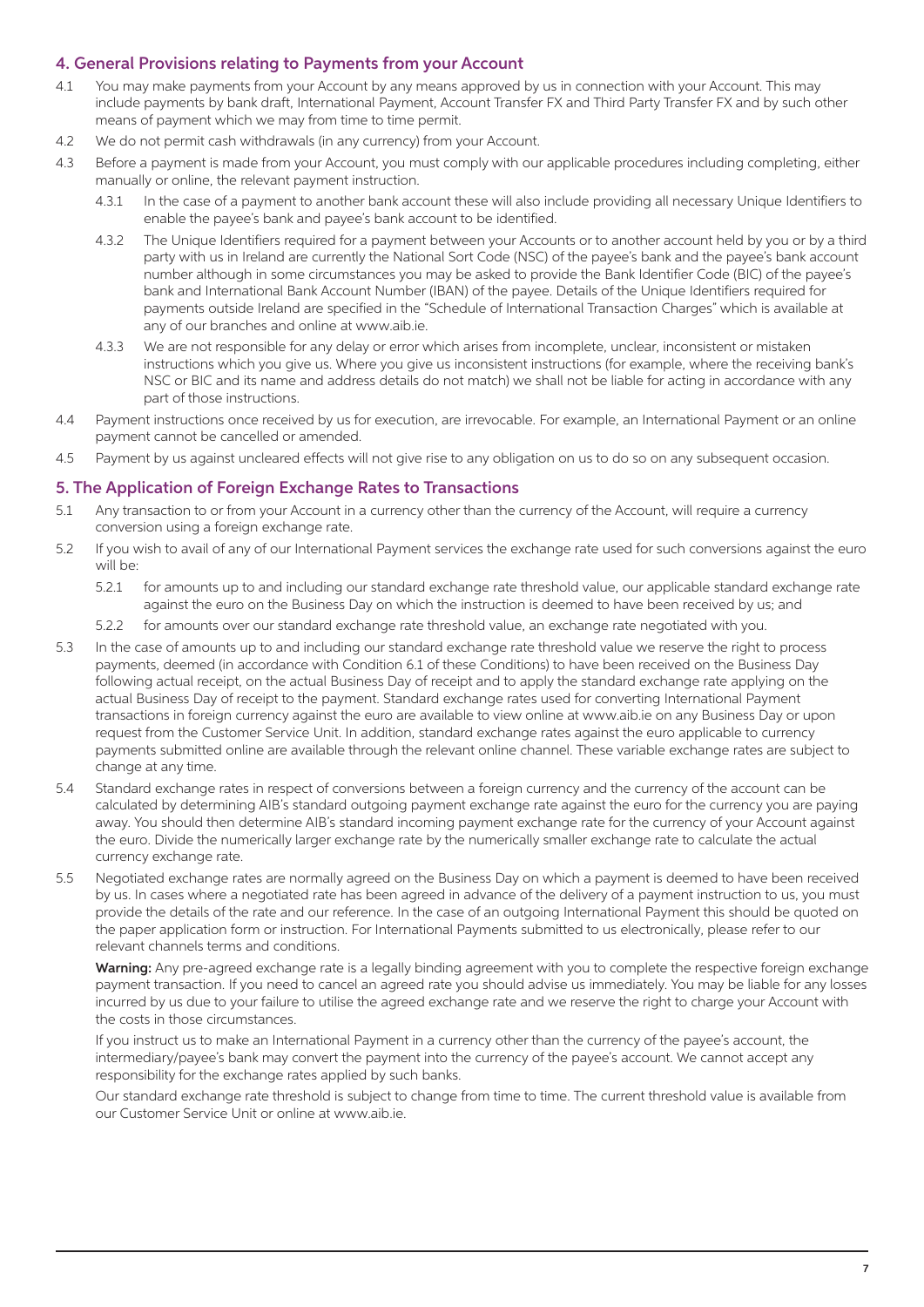#### 6. Time Periods for Payments and Lodgements

- 6.1 The cut-off times for receipt of payment instructions are specified on our paper payment application forms, Fee Booklets and, for payments initiated by use of our internet banking services, in the terms and conditions appropriate to those services. Payment instructions received after these cut off times will be deemed to have been received on the next Business Day although we reserve the right to process instructions for payments received after the applicable cut-off time on the actual day of receipt.
- 6.2 We will take reasonable steps to ensure that each payment that you instruct us (in a manner which is in compliance with the applicable procedures) to make and which we accept for execution, is made in accordance with your instructions in a timely manner. The maximum execution timeframe for payments and the applicable cut-off times are available or referenced in the Fees Booklets.

#### 7. Fees and Charges

- 7.1 Fees and charges applicable to the use of your Account are contained on our application forms and in the current editions of our Fees Booklets which are available from our Customer Service Unit and online at www.aib.ie.
- 7.2 Automated fees and charges will be debited to your Account half yearly in March and September or such other dates as we may designate from time to time. We will generally advise you at least ten Business Days before you are charged and provide you with a breakdown of the amount being charged.

#### 8. Joint Accounts

 Correspondence and notices in relation to the joint account will be sent or served by us to the address provided by the joint account holders. Any such correspondence and/or notices so sent or served will be deemed to have been received or served upon all of the joint account holders.

#### 9. Interest

9.1 Details of interest rates are available in writing from our Customer Support Services, on www.aib.ie or by contacting our Customer Service Unit, telephone (01) 6115210 (or +353 1 6115210 from abroad).

#### Debit Interest

- 9.2 You must pay interest ('debit interest') on any overdrawn balance on your Account. The applicable debit interest rates are variable and details of our current debit interest rates are available by contacting our Customer Service Unit.
- 9.3 For any unauthorised borrowing we calculate debit interest using our AIB Currency overdraft rate plus 6% margin.
- 9.4 We calculate debit interest each day on the daily overdrawn balance on your Account after allowing for items paid out and paid in. Debit interest is totalled and debited to your Account on a half yearly basis in March and September or such other dates as we may from time to time designate. If your Account is closed, interest will be calculated and charged up to the date of closure.

#### Credit Interest

- 9.5 Credit interest, where applicable, is only paid on cleared balances on a Currency Call Deposit Account.
- 9.6 Credit interest, where applicable, is totalled and credited to a Currency Call Deposit Account half-yearly in March and September or such other dates as we may from time to time designate, or at our discretion.
- 9.7 Subject to certain exceptions, credit interest on your Account is subject to the deduction of Deposit Interest Retention Tax (DIRT) at the prevailing rate.

 If you are a non-resident, we will deduct DIRT from the interest payable on your Currency Call Deposit Account unless a fully completed nonresident declaration form is held by us.

#### Negative Interest

9.8 For further information relating to negative interest please refer to the General Conditions. Warning: The interest rate applicable to a Currency Account may be 0% or less than 0%.

#### Set off Interest

9.9 We do not offer set off interest facilities on your Account.

#### 10. Pass Book

10.1 There is no call deposit pass book issued on Currency Call Deposit Accounts.

#### 11. Normal Currency

11.1 The currency of your Account will be agreed at account opening.

#### 12. Contact Details

12.1 If you wish to contact us you should contact our Customer Services Unit.

#### 13. Larger Version

13.1 You can obtain a copy of these Conditions in a larger print by contacting our Customer Service Unit telephone (01) 6115210 (or +353 1 6115210 from abroad).

#### 14. Governing Law and Jurisdiction

14.1 The Agreement is governed by the laws of Ireland and for our benefit you submit to the Irish Courts with respect to any dispute arising out of or in connection with the Agreement.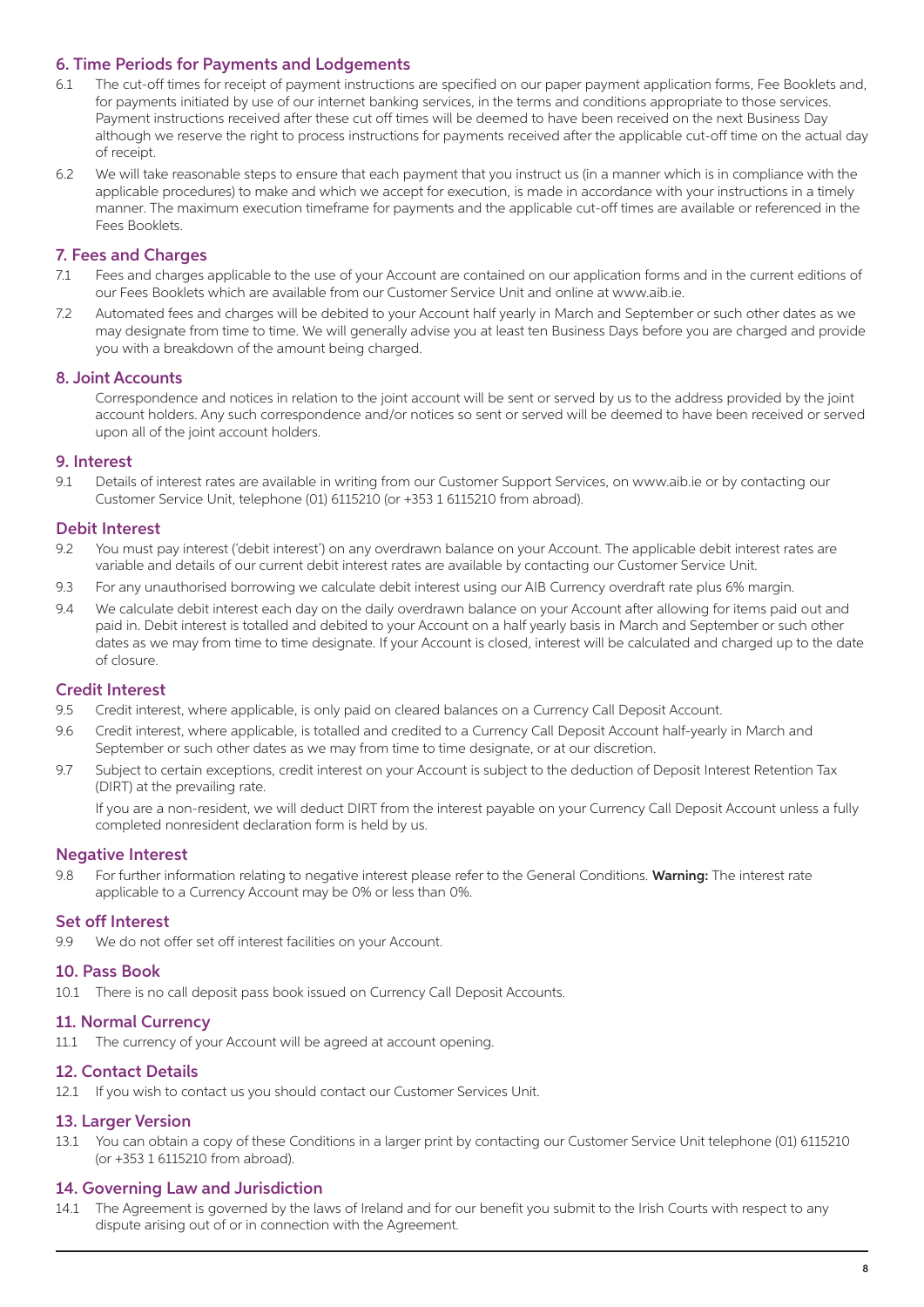| <b>Customer Application to Open A Personal or Business Currency Account</b><br>(To open a Currency Account, please complete in BLOCK CAPITALS all applicable fields below)<br>I/We wish to open a Currency Account in accordance with the Terms and Conditions for Currency Current Accounts<br>and Currency Call Deposit Accounts, a copy of which has been provided to me.<br>Customer Name(s)                                                                                                                                                                                                                                                                                                                                                                                                                                                  |                                                           |                                                                                                      |                                                                                                     |      |
|---------------------------------------------------------------------------------------------------------------------------------------------------------------------------------------------------------------------------------------------------------------------------------------------------------------------------------------------------------------------------------------------------------------------------------------------------------------------------------------------------------------------------------------------------------------------------------------------------------------------------------------------------------------------------------------------------------------------------------------------------------------------------------------------------------------------------------------------------|-----------------------------------------------------------|------------------------------------------------------------------------------------------------------|-----------------------------------------------------------------------------------------------------|------|
| (Personal Customer, Sole Trader, Partnership, Company (as on the Certificate of Incorporation), Clubs and Charities):                                                                                                                                                                                                                                                                                                                                                                                                                                                                                                                                                                                                                                                                                                                             |                                                           |                                                                                                      |                                                                                                     |      |
| Registered Business Name (if applicable)                                                                                                                                                                                                                                                                                                                                                                                                                                                                                                                                                                                                                                                                                                                                                                                                          |                                                           | Type of Business:                                                                                    |                                                                                                     |      |
|                                                                                                                                                                                                                                                                                                                                                                                                                                                                                                                                                                                                                                                                                                                                                                                                                                                   |                                                           |                                                                                                      |                                                                                                     |      |
|                                                                                                                                                                                                                                                                                                                                                                                                                                                                                                                                                                                                                                                                                                                                                                                                                                                   |                                                           |                                                                                                      |                                                                                                     |      |
| Please tick if you wish the Account Name to include my/our Registered Business Name:                                                                                                                                                                                                                                                                                                                                                                                                                                                                                                                                                                                                                                                                                                                                                              |                                                           |                                                                                                      |                                                                                                     |      |
| Contact Name:                                                                                                                                                                                                                                                                                                                                                                                                                                                                                                                                                                                                                                                                                                                                                                                                                                     |                                                           |                                                                                                      | Telephone Number:                                                                                   |      |
| Insert AIB National Sort Code (NSC) and Account Number                                                                                                                                                                                                                                                                                                                                                                                                                                                                                                                                                                                                                                                                                                                                                                                            |                                                           |                                                                                                      |                                                                                                     |      |
| Branch NSC & Account                                                                                                                                                                                                                                                                                                                                                                                                                                                                                                                                                                                                                                                                                                                                                                                                                              |                                                           |                                                                                                      | Currency of Account (eg. USD, GBP):                                                                 |      |
| 93                                                                                                                                                                                                                                                                                                                                                                                                                                                                                                                                                                                                                                                                                                                                                                                                                                                |                                                           |                                                                                                      |                                                                                                     |      |
| Type of Account (Please tick)                                                                                                                                                                                                                                                                                                                                                                                                                                                                                                                                                                                                                                                                                                                                                                                                                     |                                                           |                                                                                                      |                                                                                                     |      |
| Currency Current Account (Business Customers only)<br>Purpose of Account:                                                                                                                                                                                                                                                                                                                                                                                                                                                                                                                                                                                                                                                                                                                                                                         |                                                           | Currency Call Deposit Account<br>Source of funds:                                                    |                                                                                                     |      |
|                                                                                                                                                                                                                                                                                                                                                                                                                                                                                                                                                                                                                                                                                                                                                                                                                                                   |                                                           |                                                                                                      |                                                                                                     |      |
| <b>Deposit Guarantee Scheme (DGS) Information</b><br>By signing this declaration, I/We acknowledge that I/We have been provided with, read and accept the Deposit Scheme -<br>Depositor Information Sheet (see final page for details).                                                                                                                                                                                                                                                                                                                                                                                                                                                                                                                                                                                                           |                                                           |                                                                                                      |                                                                                                     |      |
| Signature                                                                                                                                                                                                                                                                                                                                                                                                                                                                                                                                                                                                                                                                                                                                                                                                                                         | Date                                                      | Signature                                                                                            |                                                                                                     | Date |
|                                                                                                                                                                                                                                                                                                                                                                                                                                                                                                                                                                                                                                                                                                                                                                                                                                                   |                                                           |                                                                                                      |                                                                                                     |      |
| Signature                                                                                                                                                                                                                                                                                                                                                                                                                                                                                                                                                                                                                                                                                                                                                                                                                                         | Date                                                      | Signature                                                                                            |                                                                                                     | Date |
| <b>Customer Account Opening Request &amp; Confirmation</b><br>Request: Please open a Currency Account at Allied Irish Banks, p.l.c., in my/our name as indicated above (to include<br>1.<br>registered business name where applicable) (and such other accounts as I/we may from time to time require) subject to the<br>Bank's terms and conditions for Currency Current Accounts and Currency Call Deposit Accounts, a copy of which is attached<br>Accuracy/Enquiries: I/We certify that the information above is accurate and agree that the Bank may make such enquiries<br>2.<br>about me/us as it considers necessary in relation to this application.<br><b>Customer Confirmation:</b><br>3.<br>I/We confirm that I/we have read and accept the Terms and Conditions for Currency Current Accounts and Currency Call<br>Deposit Accounts. |                                                           |                                                                                                      |                                                                                                     |      |
|                                                                                                                                                                                                                                                                                                                                                                                                                                                                                                                                                                                                                                                                                                                                                                                                                                                   |                                                           |                                                                                                      | $20 \qquad \qquad \overline{\qquad \qquad }$                                                        |      |
| Signature(s) of Customer (signed in accordance<br>with Local Branch Account Mandate)                                                                                                                                                                                                                                                                                                                                                                                                                                                                                                                                                                                                                                                                                                                                                              |                                                           |                                                                                                      | Name of Customer (printed)                                                                          |      |
|                                                                                                                                                                                                                                                                                                                                                                                                                                                                                                                                                                                                                                                                                                                                                                                                                                                   |                                                           |                                                                                                      |                                                                                                     |      |
|                                                                                                                                                                                                                                                                                                                                                                                                                                                                                                                                                                                                                                                                                                                                                                                                                                                   |                                                           |                                                                                                      |                                                                                                     |      |
| Checklist to help you complete your application form<br>Have you completed?                                                                                                                                                                                                                                                                                                                                                                                                                                                                                                                                                                                                                                                                                                                                                                       |                                                           |                                                                                                      |                                                                                                     |      |
|                                                                                                                                                                                                                                                                                                                                                                                                                                                                                                                                                                                                                                                                                                                                                                                                                                                   |                                                           |                                                                                                      | Where do I send the completed form?<br>Please send your completed Customer Application form to your |      |
| Your name or business name, and telephone number<br>Your AIB NSC and Branch Account Number                                                                                                                                                                                                                                                                                                                                                                                                                                                                                                                                                                                                                                                                                                                                                        |                                                           | Relationship Manager in your local account holding AIB branch<br>who will progress your application. |                                                                                                     |      |
| The purpose of your account                                                                                                                                                                                                                                                                                                                                                                                                                                                                                                                                                                                                                                                                                                                                                                                                                       | Your Relationship Manager will let you know if we require |                                                                                                      |                                                                                                     |      |
| Source of Funds                                                                                                                                                                                                                                                                                                                                                                                                                                                                                                                                                                                                                                                                                                                                                                                                                                   |                                                           |                                                                                                      | additional documentation before we can open your account.                                           |      |
| Signed and dated the DGS Acknowledgment, and the Account Opening Request & Confirmation                                                                                                                                                                                                                                                                                                                                                                                                                                                                                                                                                                                                                                                                                                                                                           |                                                           |                                                                                                      |                                                                                                     |      |
|                                                                                                                                                                                                                                                                                                                                                                                                                                                                                                                                                                                                                                                                                                                                                                                                                                                   |                                                           |                                                                                                      |                                                                                                     |      |

Allied Irish Banks, p.l.c. Registered Office: 10 Molesworth Street, Dublin 2. Registered in Ireland, No. 24173. Directors' names and particulars are available at the company's registered office and on the AIB Group website. Terms & Conditions apply.

To: Allied Irish Banks, p.l.c., (the 'Bank')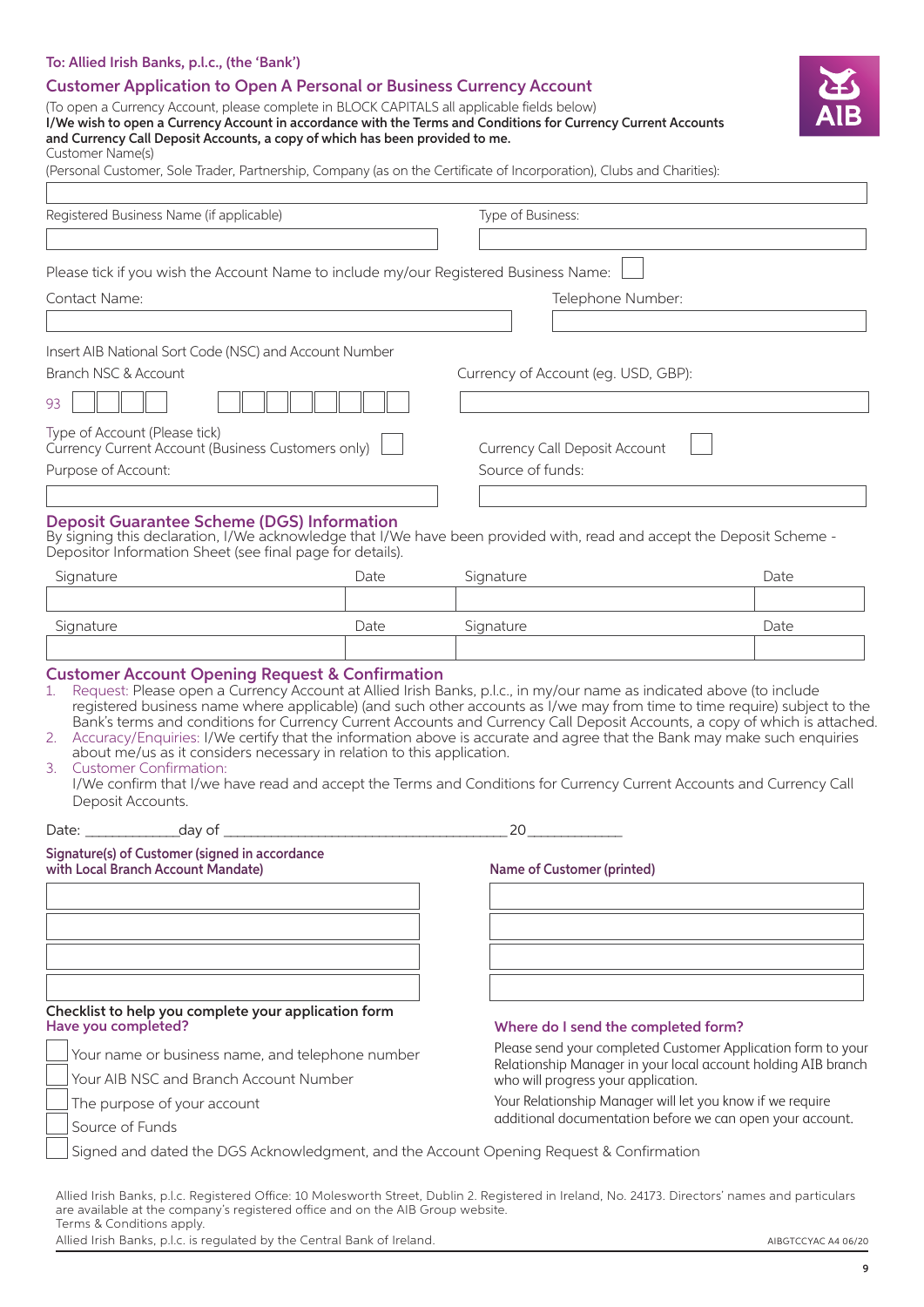#### Use of Information

For information in relation to how we collect personal information about you, how we use it and how you can interact with us about it, see our Data Protection Notice in branches and online. It may change from time to time.

Allied Irish Banks, p.l.c. is regulated by the Central Bank of Ireland.